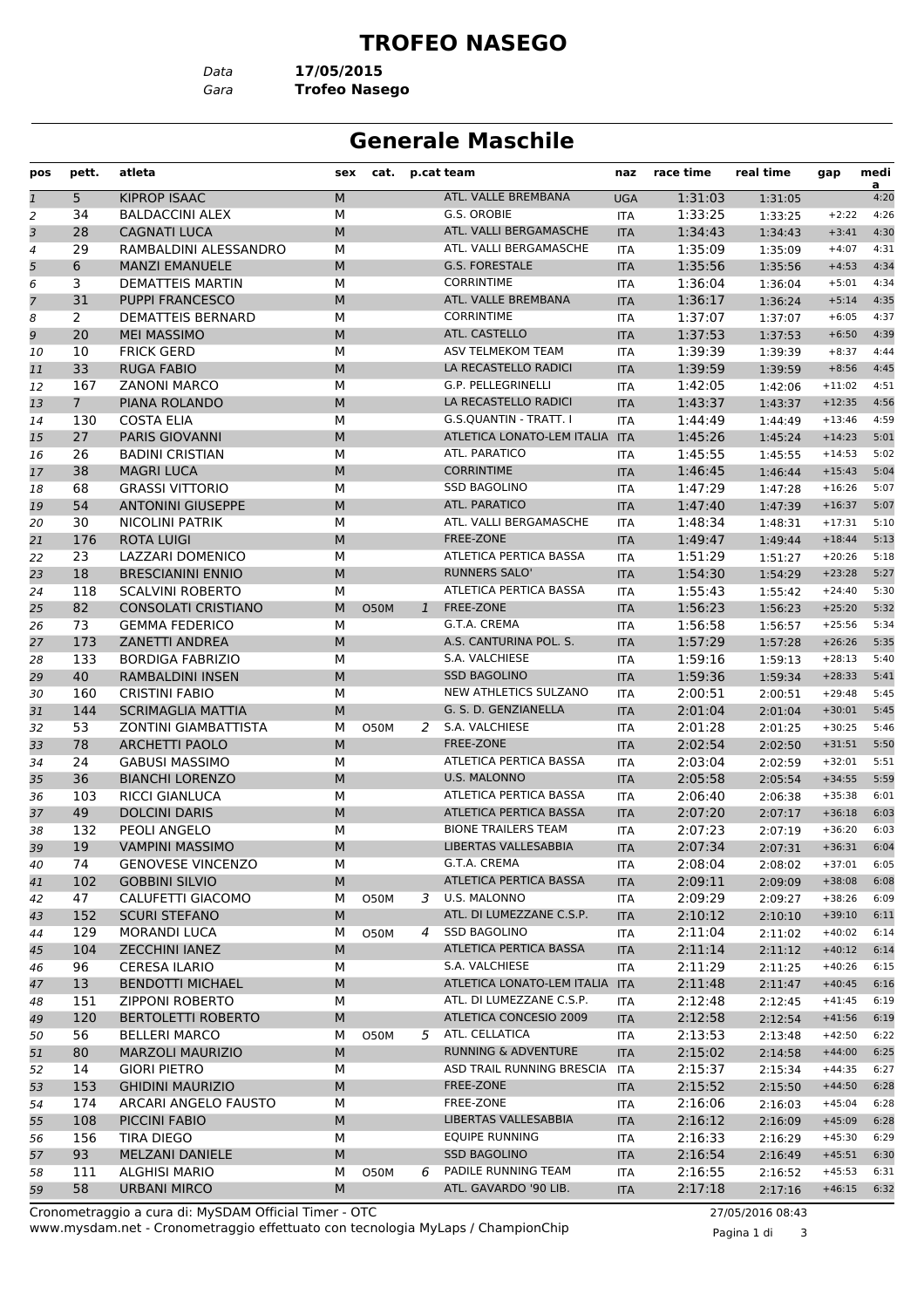## **Generale Maschile**

| pos        | pett.      | atleta                                            | sex       | cat.        |                | p.cat team                                       | naz                      | race time          | real time                     | gap                              | medi<br>a    |
|------------|------------|---------------------------------------------------|-----------|-------------|----------------|--------------------------------------------------|--------------------------|--------------------|-------------------------------|----------------------------------|--------------|
| 60         | 100        | <b>GIACOMINI ILARIO</b>                           | M         | <b>O50M</b> | $\overline{7}$ | <b>ATLETICA PERTICA BASSA</b>                    | <b>ITA</b>               | 2:17:58            | 2:17:50                       | $+46:55$                         | 6:33         |
| 61         | 61         | PERSICO DANIELE                                   | М         |             |                | ASD LE SALAMELLE - AVIS                          | <b>ITA</b>               | 2:18:59            | 2:18:48                       | $+47:56$                         | 6:36         |
| 62         | 141        | <b>THOMA ROMAN</b>                                | M         | <b>O50M</b> | 8              | ATLETICA ALTO GARDA E                            | <b>ITA</b>               | 2:19:02            | 2:18:59                       | $+48:00$                         | 6:37         |
| 63         | 155        | <b>LUCCHINI FEDERICO</b>                          | M         |             |                | PADILE RUNNING TEAM                              | <b>ITA</b>               | 2:19:57            | 2:19:51                       | $+48:54$                         | 6:39         |
| 64         | 164        | SPERANZA FRANCESCO                                | M         | <b>O50M</b> | 9              | <b>GARDASPORTEVENTS</b>                          | <b>ITA</b>               | 2:21:01            | 2:20:59                       | $+49:59$                         | 6:42         |
| 65         | 101        | <b>GNUTTI MASSIMO</b>                             | M         |             |                | ATLETICA PERTICA BASSA                           | <b>ITA</b>               | 2:21:25            | 2:21:22                       | $+50:22$                         | 6:43         |
| 66         | 25         | <b>BRESCIANINI CRISTIAN</b>                       | M         |             |                | <b>ATLETICA PERTICA BASSA</b>                    | <b>ITA</b>               | 2:22:02            | 2:21:55                       | $+51:00$                         | 6:45         |
| 67         | 77         | <b>CAPELLI MARCO LUIGI</b>                        | М         | 050M        |                | 10 ATLETICA MARATHON                             | <b>ITA</b>               | 2:22:30            | 2:22:25                       | $+51:27$                         | 6:46         |
| 68         | 105        | <b>GATTI GABRIELE</b>                             | ${\sf M}$ |             |                | <b>ESC SSD SRL EUROPA SC</b>                     | <b>ITA</b>               | 2:23:28            | 2:23:23                       | $+52:25$                         | 6:49         |
| 69         | 139        | <b>FUSCO ANTONIO</b>                              | M         |             |                | <b>RUNCARD</b>                                   | <b>ITA</b>               | 2:24:17            | 2:24:13                       | $+53:15$                         | 6:52         |
| 70         | 97         | <b>FORESTI DAVIDE</b>                             | M         |             |                | <b>ATL, PARATICO</b>                             | <b>ITA</b>               | 2:24:44            | 2:24:41                       | $+53:41$                         | 6:53         |
| 71         | 138        | <b>DUSIO GIULIANO</b>                             | М         |             |                | FREE-ZONE                                        | <b>ITA</b>               | 2:25:10            | 2:25:04                       | $+54:07$                         | 6:54         |
| 72         | 89         | <b>BESIO FABIANO</b>                              | M         |             |                | ATLETICA LONATO-LEM ITALIA                       | <b>ITA</b>               | 2:25:16            | 2:25:15                       | $+54:14$                         | 6:54         |
| 73         | 69         | <b>TIBONI SILVIO</b>                              | М         |             |                | LIBERTAS VALLESABBIA                             | <b>ITA</b>               | 2:25:52            | 2:25:45                       | $+54:49$                         | 6:56         |
| 74         | 35         | <b>BIANCHI GABRIELE</b>                           | M         |             |                | <b>U.S. MALONNO</b>                              | <b>ITA</b>               | 2:26:10            | 2:26:05                       | $+55:07$                         | 6:57         |
| 75         | 126        | PRETI FABIO                                       | М         | <b>O50M</b> | 11             | <b>G.P. OVER PONTEVICO</b>                       | <b>ITA</b>               | 2:26:21            | 2:26:13                       | $+55:18$                         | 6:57         |
| 76         | 146        | <b>LOMBARDI LUCA</b>                              | M         |             |                | ASD TRAIL RUNNING BRESCIA                        | <b>ITA</b>               | 2:26:54            | 2:26:45                       | $+55:51$                         | 6:59         |
| 77         | 83         | PELIZZARI MARCO                                   | М         |             |                | <b>SSD BAGOLINO</b>                              | <b>ITA</b>               | 2:27:53            | 2:27:50                       | $+56:50$                         | 7:02         |
| 78         | 150        | <b>LONATI PIETRO</b>                              | M         | <b>O50M</b> |                | 12 ATL. FRANCIACORTA<br>ATL. REBO GUSSAGO        | <b>ITA</b>               | 2:28:04            | 2:28:01                       | $+57:01$                         | 7:02         |
| 79         | 71         | <b>CAROLI GIANLUCA</b><br><b>GHIDINELLI DANTE</b> | М         |             |                | 13 ATLETICA PERTICA BASSA                        | <b>ITA</b>               | 2:28:09<br>2:28:51 | 2:28:00                       | $+57:06$                         | 7:02<br>7:05 |
| 80         | 134        |                                                   | M         | <b>O50M</b> |                | <b>G.P. OVER PONTEVICO</b>                       | <b>ITA</b>               |                    | 2:28:47                       | $+57:48$<br>$+59:15$             | 7:09         |
| 81         | 76<br>50   | <b>ARESI MARCO</b><br><b>NEGRI MIRCO</b>          | M<br>M    |             |                | ATLETICA PROAI GOLEM A.S.                        | <b>ITA</b><br><b>ITA</b> | 2:30:17<br>2:30:37 | 2:30:10<br>2:30:33            | $+59:34$                         | 7:10         |
| 82         | 112        | <b>FAPPANI MARCO</b>                              | M         |             |                | LIBERTAS VALLESABBIA                             | <b>ITA</b>               | 2:30:50            | 2:30:45                       | $+59:48$                         | 7:10         |
| 83<br>84   | 15         | <b>TONINI ALBERTO</b>                             | M         |             |                | <b>U.S. LA SPORTIVA</b>                          | <b>ITA</b>               | 2:31:15            | 2:31:11                       | $+1:00:12$                       | 7:11         |
| 85         | 85         | <b>ZANOLA MICHELE</b>                             | М         |             |                | U.S. SERLE                                       | <b>ITA</b>               | 2:31:16            | 2:31:12                       | $+1:00:13$                       | 7:11         |
| 86         | 148        | <b>BARBISONI CRISTIAN</b>                         | M         |             |                | ATL. CELLATICA                                   | <b>ITA</b>               | 2:32:16            |                               | $2:32:12$ +1:01:14               | 7:14         |
| 87         | 72         | <b>FUSI LUCA</b>                                  | М         |             |                | <b>SSD BAGOLINO</b>                              | <b>ITA</b>               | 2:33:29            | 2:33:22                       | $+1:02:27$                       | 7:18         |
| 88         | 60         | <b>GILARDONI CLAUDIO</b>                          | M         | <b>O50M</b> | 14             | <b>GRUPPO PODISTI LOGRATO</b>                    | <b>ITA</b>               | 2:33:35            |                               | $2:33:29$ +1:02:32               | 7:18         |
| 89         | 51         | <b>MARIO FABRIZIO</b>                             | M         |             |                | <b>CSI</b>                                       | <b>ITA</b>               | 2:34:46            |                               | $2:34:37$ +1:03:43               | 7:21         |
| 90         | 11         | <b>ARBISI SIMONE</b>                              | M         |             |                | ATLETICA PERTICA BASSA                           | <b>ITA</b>               | 2:35:55            | $2:35:51$ +1:04:52            |                                  | 7:25         |
| 91         | 75         | <b>DEMARTIS GIACOMINO</b>                         | М         | 050M        |                | 15 G.T.A. CREMA                                  | <b>ITA</b>               | 2:36:26            | 2:36:23                       | $+1:05:23$                       | 7:26         |
| 92         | 109        | <b>BERTOLETTI WILIAM</b>                          | M         |             |                | <b>HAPPY RUNNER CLUB</b>                         | <b>ITA</b>               | 2:37:13            | 2:37:04                       | $+1:06:10$                       | 7:28         |
| 93         | 90         | PEZZUTTI GIORGIO                                  | M         |             |                | FREE-ZONE                                        | <b>ITA</b>               | 2:38:05            | 2:38:00                       | $+1:07:02$                       | 7:31         |
| 94         | 117        | <b>SANNA ALDO</b>                                 | M         |             |                | ATL. CARPENEDOLO                                 | <b>ITA</b>               | 2:38:23            | 2:38:20                       | $+1:07:21$                       | 7:32         |
| 95         | 135        | <b>BURLOTTI GIORDANO</b>                          | М         |             |                | A.S.D. C.U.S. BRESCIA                            | <b>ITA</b>               | 2:39:12            | 2:39:04                       | $+1:08:10$                       | 7:34         |
| 96         | 123        | <b>FERRARI LUCIANO</b>                            | M         | <b>O60M</b> | $\mathbf{1}$   | <b>RUNNERS CAPRIOLESE</b>                        | <b>ITA</b>               | 2:39:40            | $2:39:33$ +1:08:37            |                                  | 7:35         |
| 97         | 168        | RONCAGLIO FRANCESCO                               | М         |             |                | <b>ATLETICA BRESCIA</b>                          | <b>ITA</b>               | 2:40:21            | 2:40:14                       | $+1:09:18$                       | 7:37         |
| 98         | 147        | <b>VALLI NADIR</b>                                | M         | <b>O60M</b> | 2              | <b>G.P. ARCI GOODWIN</b>                         | <b>ITA</b>               | 2:40:22            |                               | $2:40:12$ +1:09:19               | 7:37         |
| 99         | 16         | SIMONI RICCARDO                                   | М         | O50M        |                | 16 RUNCARD                                       | ITA                      | 2:40:37            | $2:40:30 + 1:09:34$           |                                  | 7:38         |
| 100        | 12         | <b>FACCHINI NARCISO</b>                           | M         | O50M        |                | 17 LIBERTAS VALLESABBIA                          | <b>ITA</b>               | 2:42:10            | $2:42:04$ +1:11:08            |                                  | 7:43         |
| 101        | 116        | <b>OUARESMINI GIUSEPPE</b>                        | М         | O50M        |                | 18 ATL. LIB. CASTEGNATO                          | <b>ITA</b>               | 2:42:28            |                               | $2:42:22 + 1:11:26$              | 7:43         |
| 102        | 122        | <b>RIZZONELLI MAURO</b>                           | M         |             |                | ATL. PARATICO                                    | <b>ITA</b>               | 2:43:51            | $2:43:41 + 1:12:49$           |                                  | 7:47         |
| 103        | 86         | <b>BRACCHI VALENTINO</b>                          | М         | <b>O60M</b> |                | 3 ATL. FRANCIACORTA                              | ITA                      | 2:43:55            | $2:43:50 + 1:12:52$           |                                  | 7:48         |
| 104        | 37         | <b>LELA FABRIZIO</b>                              | M         |             |                | U.S. MALONNO                                     | <b>ITA</b>               | 2:44:02            | $2:43:57$ +1:13:00            |                                  | 7:48         |
| 105        | 166        | SIERCHIO MATTEO                                   | М         |             |                | FREE-ZONE                                        | ITA                      | 2:44:07            | 2:44:02                       | $+1:13:04$                       | 7:48         |
| 106        | 87         | PE OSCAR                                          | M         |             |                | ATL. FRANCIACORTA                                | <b>ITA</b>               | 2:45:04            | $2:44:59$ +1:14:01            |                                  | 7:51         |
| 107        | 52         | LAZZARINI MAURO                                   | М         |             |                | GARDA RUNNING A.S.D.                             | <b>ITA</b>               | 2:45:04            |                               | $2:45:01$ +1:14:01               | 7:51         |
| 108        | 177        | <b>BOGLIONI MICHELE</b>                           | M         |             |                | FREE-ZONE                                        | <b>ITA</b>               | 2:48:28            | $2:48:23 + 1:17:25$           |                                  | 8:01         |
| 109        | 55         | CAPOFERRI VALERIO                                 | М         |             |                | ATL. PARATICO                                    | <b>ITA</b>               | 2:48:29            | 2:48:29                       | $+1:17:26$                       | 8:01         |
| 110        | 131        | <b>CANTAMESSI GIORGIO</b>                         | M         | <b>O60M</b> | $\overline{4}$ | ATL. PARATICO                                    | <b>ITA</b>               | 2:49:11            |                               | $2:49:02$ +1:18:09               | 8:02         |
| 111        | 94         | <b>BAZZANI LUCA</b>                               | М         |             |                | <b>SSD BAGOLINO</b>                              | <b>ITA</b>               | 2:50:00            | 2:49:54                       | $+1:18:57$                       | 8:05         |
| 112        | 44         | <b>TUROTTI MATTEO</b>                             | M         |             |                | <b>HAPPY RUNNER CLUB</b>                         | <b>ITA</b>               | 2:51:34            | $2:51:25$ +1:20:32            |                                  | 8:09         |
| 113        | 110        | ANNI DARIO                                        | М         |             |                | ATL. VIGHENZI PADENGHE                           | <b>ITA</b>               | 2:52:40            |                               | $2:52:38$ +1:21:37               | 8:13         |
| 114        | 84         | <b>LONATI MIRKO</b>                               | M         |             |                | YOUNG RUNNING                                    | <b>ITA</b>               | 2:53:04            | $2:52:49$ +1:22:01            |                                  | 8:13         |
| 115        | 154        | PIUBENI ENRICO FAUSTO                             | М         | 050M        |                | 19 U. ATL. VALTROMPIA<br><b>ATLETICA BRESCIA</b> | ITA                      | 2:53:11            | 2:53:04                       | $+1:22:09$                       | 8:14         |
| 116        | 124        | <b>BONOMI GIIULIANO</b>                           | M         |             |                | ATL. REBO GUSSAGO                                | <b>ITA</b>               | 2:53:31            |                               | $2:53:20$ +1:22:28<br>$+1:22:52$ | 8:15         |
| 117        | 145<br>163 | <b>BONAGLIA MARCO</b><br><b>MENINI ALDO</b>       | М<br>M    | <b>O60M</b> | 5              | ATLETICA CONCESIO 2009                           | ITA<br><b>ITA</b>        | 2:53:55<br>2:55:44 | 2:53:46<br>$2:55:40$ +1:24:41 |                                  | 8:16<br>8:21 |
| 118<br>119 | 178        | <b>MEREGHETTI MARCO</b>                           | М         | 050M        |                | 20 ASD TRAIL RUNNING BRESCIA                     | <b>ITA</b>               | 2:55:56            |                               | $2:55:49$ +1:24:53               | 8:22         |
| 120        | 107        | <b>MASSETTI BRUNO</b>                             | M         | <b>O50M</b> |                | 21 U.S. LA SPORTIVA                              | <b>ITA</b>               | 2:56:37            | $2:56:26$ +1:25:35            |                                  | 8:24         |
| 121        | 137        | <b>FILIPPINI LUIGI</b>                            | М         | 050M        |                | 22 A.S.D. C.U.S. BRESCIA                         | <b>ITA</b>               | 2:57:33            | $2:57:25$ +1:26:30            |                                  | 8:26         |
| 122        | 143        | <b>BULGARINI FABIO</b>                            | M         |             |                | <b>ATLETICA BRESCIA</b>                          | <b>ITA</b>               | 2:57:43            | $2:57:37$ +1:26:41            |                                  | 8:27         |
| 123        | 136        | <b>BURLOTTI ALBERTO</b>                           | м         | O60M        | 6              | A.S.D. C.U.S. BRESCIA                            | ITA                      | 2:58:40            | $2:58:32 + 1:27:38$           |                                  | 8:30         |
|            |            |                                                   |           |             |                |                                                  |                          |                    |                               |                                  |              |

www.mysdam.net - Cronometraggio effettuato con tecnologia MyLaps / ChampionChip Cronometraggio a cura di: MySDAM Official Timer - OTC 27/05/2016 08:43

Pagina 2 di 3